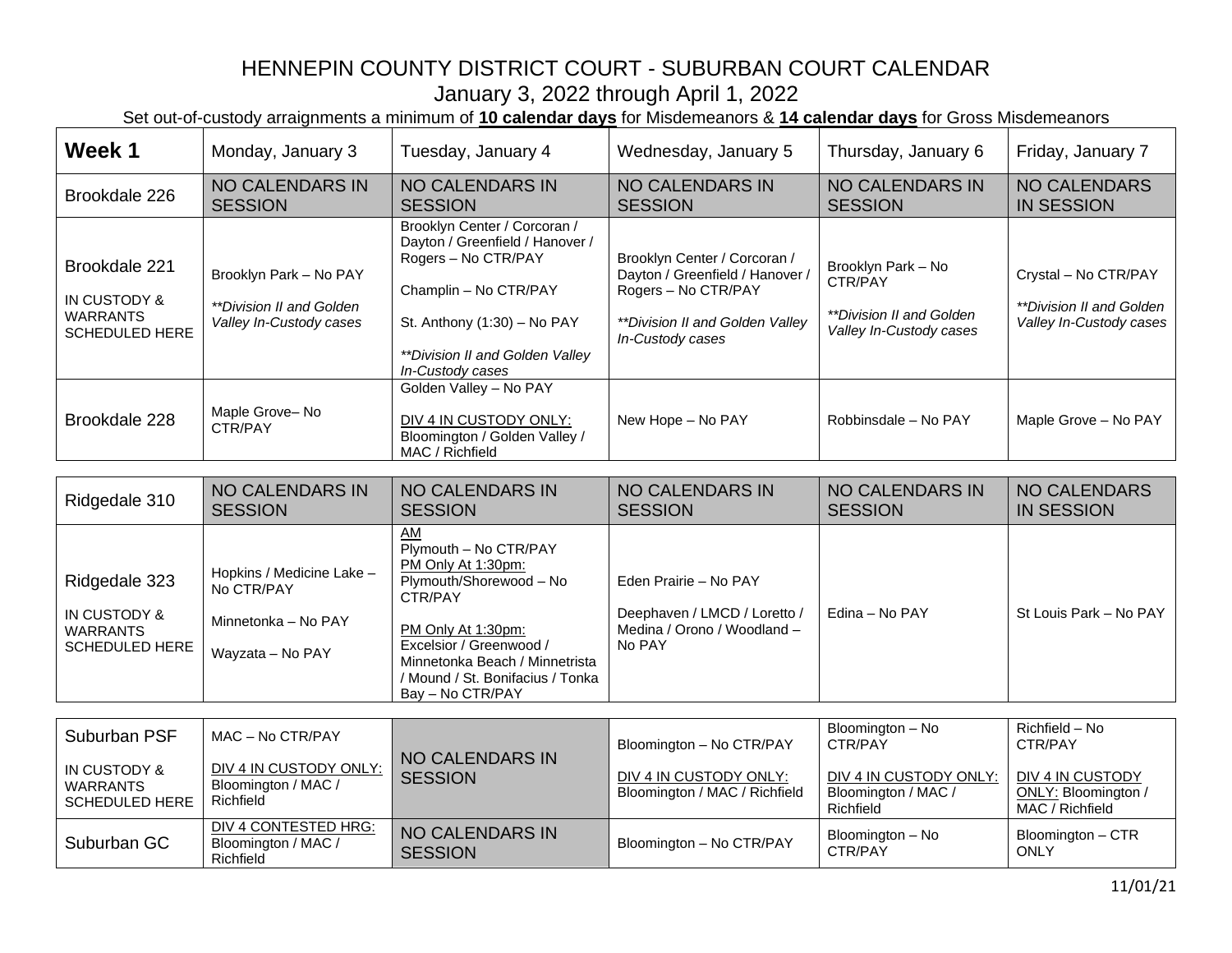| Week 2                                                                    | Monday, January 10                                                                                            | Tuesday, January 11                                                                                                                                                                                                 | Wednesday, January 12                                                                                                                     | Thursday, January 13                                                                      | Friday, January 14                                                                     |
|---------------------------------------------------------------------------|---------------------------------------------------------------------------------------------------------------|---------------------------------------------------------------------------------------------------------------------------------------------------------------------------------------------------------------------|-------------------------------------------------------------------------------------------------------------------------------------------|-------------------------------------------------------------------------------------------|----------------------------------------------------------------------------------------|
| Brookdale 226                                                             | <b>NO CALENDARS IN</b><br><b>SESSION</b>                                                                      | <b>NO CALENDARS IN</b><br><b>SESSION</b>                                                                                                                                                                            | <b>NO CALENDARS IN</b><br><b>SESSION</b>                                                                                                  | <b>NO CALENDARS IN</b><br><b>SESSION</b>                                                  | <b>NO CALENDARS</b><br><b>IN SESSION</b>                                               |
| Brookdale 221<br>IN CUSTODY &<br><b>WARRANTS</b><br><b>SCHEDULED HERE</b> | Brooklyn Park - No<br>CTR/PAY<br>**Division II and Golden<br>Valley In-Custody cases                          | Brooklyn Center / Corcoran /<br>Dayton / Greenfield / Hanover /<br>Rogers - No CTR/PAY<br>Champlin - No PAY<br>St. Anthony (1:30) - No<br>CTR/PAY<br>**Division II and Golden Valley<br>In-Custody cases            | Brooklyn Center / Corcoran /<br>Dayton / Greenfield / Hanover /<br>Rogers - No PAY<br>**Division II and Golden Valley<br>In-Custody cases | Brooklyn Park - No<br>CTR/PAY<br>**Division II and Golden<br>Valley In-Custody cases      | Crystal - No PAY<br>**Division II and Golden<br>Valley In-Custody cases                |
| Brookdale 228                                                             | Maple Grove / Osseo /<br>Rockford - No PAY                                                                    | Golden Valley - No CTR/PAY<br>DIV 4 IN CUSTODY ONLY:<br>Bloomington / Golden Valley /<br>MAC / Richfield                                                                                                            | New Hope - No CTR/PAY                                                                                                                     | Robbinsdale - No<br>CTR/PAY                                                               | Maple Grove / Osseo /<br>Rockford - No<br>CTR/PAY                                      |
| Ridgedale 310                                                             | <b>NO CALENDARS IN</b><br><b>SESSION</b>                                                                      | <b>NO CALENDARS IN</b><br><b>SESSION</b>                                                                                                                                                                            | <b>NO CALENDARS IN</b>                                                                                                                    | <b>NO CALENDARS IN</b>                                                                    | <b>NO CALENDARS IN</b>                                                                 |
|                                                                           |                                                                                                               |                                                                                                                                                                                                                     | <b>SESSION</b>                                                                                                                            | <b>SESSION</b>                                                                            | <b>SESSION</b>                                                                         |
| Ridgedale 323<br>IN CUSTODY &<br><b>WARRANTS</b><br><b>SCHEDULED HERE</b> | Hopkins / Medicine Lake -<br>No PAY<br>Minnetonka - No PAY<br>Spring Park                                     | AM<br>Plymouth - No PAY<br>PM Only At 1:30pm:<br>Plymouth/Shorewood - No PAY<br>PM Only At 1:30pm:<br>Excelsior / Greenwood /<br>Minnetonka Beach / Minnetrista<br>/ Mound / St. Bonifacius / Tonka<br>Bay - No PAY | Eden Prairie - No PAY                                                                                                                     | Edina - No CTR                                                                            | St Louis Park - No PAY<br>Independence / Long<br>Lake / Maple Plain - No<br><b>PAY</b> |
| Suburban PSF<br>IN CUSTODY &<br><b>WARRANTS</b><br><b>SCHEDULED HERE</b>  | MAC - No CTR/PAY<br>DIV 4 IN CUSTODY ONLY:<br>Bloomington / MAC /<br>Richfield<br><b>DIV 4 CONTESTED HRG:</b> | <b>NO CALENDARS IN</b><br><b>SESSION</b><br><b>NO CALENDARS IN</b>                                                                                                                                                  | Bloomington - No CTR/PAY<br>DIV 4 IN CUSTODY ONLY:<br>Bloomington / MAC / Richfield                                                       | Bloomington - No<br>CTR/PAY<br>DIV 4 IN CUSTODY<br>ONLY: Bloomington /<br>MAC / Richfield | Richfield - No CTR/PAY<br>DIV 4 IN CUSTODY<br>ONLY: Bloomington /<br>MAC / Richfield   |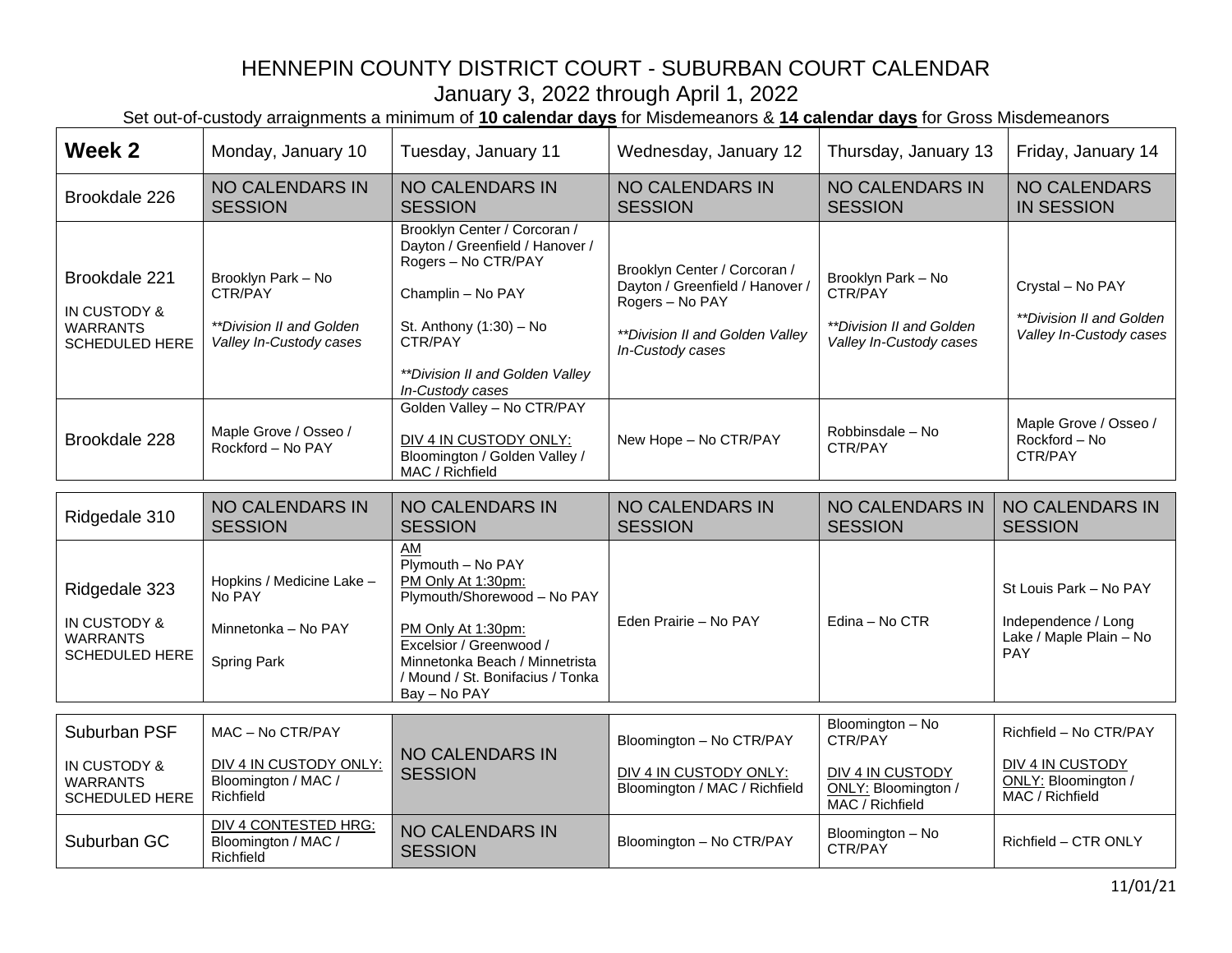| Week 1                                                                    | Monday, January 17 | Tuesday, January 18                                                                                                                                                                                                                | Wednesday, January 19                                                                                                                         | Thursday, January<br>20                                                              | Friday, January 21                                                          |
|---------------------------------------------------------------------------|--------------------|------------------------------------------------------------------------------------------------------------------------------------------------------------------------------------------------------------------------------------|-----------------------------------------------------------------------------------------------------------------------------------------------|--------------------------------------------------------------------------------------|-----------------------------------------------------------------------------|
| Brookdale 226                                                             | <b>HOLIDAY</b>     | <b>NO CALENDARS IN</b><br><b>SESSION</b>                                                                                                                                                                                           | <b>NO CALENDARS IN</b><br><b>SESSION</b>                                                                                                      | <b>NO CALENDARS IN</b><br><b>SESSION</b>                                             |                                                                             |
| Brookdale 221<br>IN CUSTODY &<br><b>WARRANTS</b><br>SCHEDULED HERE        | <b>HOLIDAY</b>     | Brooklyn Center / Corcoran /<br>Dayton / Greenfield / Hanover /<br>Rogers - No CTR/PAY<br>Champlin - No CTR/PAY<br>St. Anthony (1:30) - No PAY<br>**Division II and Golden Valley<br>In-Custody cases                              | Brooklyn Center / Corcoran /<br>Dayton / Greenfield / Hanover /<br>Rogers - No CTR/PAY<br>**Division II and Golden Valley<br>In-Custody cases | Brooklyn Park - No<br>CTR/PAY<br>**Division II and Golden<br>Valley In-Custody cases | Crystal - No CTR/PAY<br>**Division II and Golden<br>Valley In-Custody cases |
| Brookdale 228                                                             | <b>HOLIDAY</b>     | Golden Valley - No PAY<br>DIV 4 IN CUSTODY ONLY:<br>Bloomington / Golden Valley /<br>MAC / Richfield                                                                                                                               | New Hope - No PAY                                                                                                                             | Robbinsdale - No PAY                                                                 | Maple Grove - No PAY                                                        |
| Ridgedale 310                                                             | <b>HOLIDAY</b>     | <b>NO CALENDARS IN</b><br><b>SESSION</b>                                                                                                                                                                                           | <b>NO CALENDARS IN</b><br><b>SESSION</b>                                                                                                      | <b>NO CALENDARS IN</b><br><b>SESSION</b>                                             | <b>NO CALENDARS IN</b><br><b>SESSION</b>                                    |
| Ridgedale 323<br>IN CUSTODY &<br><b>WARRANTS</b><br><b>SCHEDULED HERE</b> | <b>HOLIDAY</b>     | AM<br>Plymouth - No CTR/PAY<br>PM Only At 1:30pm:<br>Plymouth/Shorewood - No<br>CTR/PAY<br>PM Only At 1:30pm:<br>Excelsior / Greenwood /<br>Minnetonka Beach / Minnetrista<br>/ Mound / St. Bonifacius / Tonka<br>Bay - No CTR/PAY | Eden Prairie - No PAY<br>Deephaven / LMCD / Loretto<br>/ Medina / Orono / Woodland<br>$-$ No PAY                                              | Edina - No PAY                                                                       | St Louis Park - No PAY                                                      |
| Suburban PSF                                                              |                    |                                                                                                                                                                                                                                    | Bloomington - No CTR/PAY                                                                                                                      | Bloomington - No                                                                     | Richfield - No CTR/PAY                                                      |
| IN CUSTODY &<br><b>WARRANTS</b><br><b>SCHEDULED HERE</b>                  | <b>HOLIDAY</b>     | <b>NO CALENDARS IN</b><br><b>SESSION</b>                                                                                                                                                                                           | DIV 4 IN CUSTODY ONLY:<br>Bloomington / MAC /<br>Richfield                                                                                    | CTR/PAY<br>DIV 4 IN CUSTODY ONLY:<br>Bloomington / MAC /<br>Richfield                | <b>DIV 4 IN CUSTODY</b><br>ONLY: Bloomington /<br>MAC / Richfield           |
| Suburban GC                                                               | <b>HOLIDAY</b>     | NO CALENDARS IN<br><b>SESSION</b>                                                                                                                                                                                                  | Bloomington - No CTR/PAY<br>MAC - CTR ONLY                                                                                                    | Bloomington - No<br>CTR/PAY                                                          | Bloomington - CTR ONLY                                                      |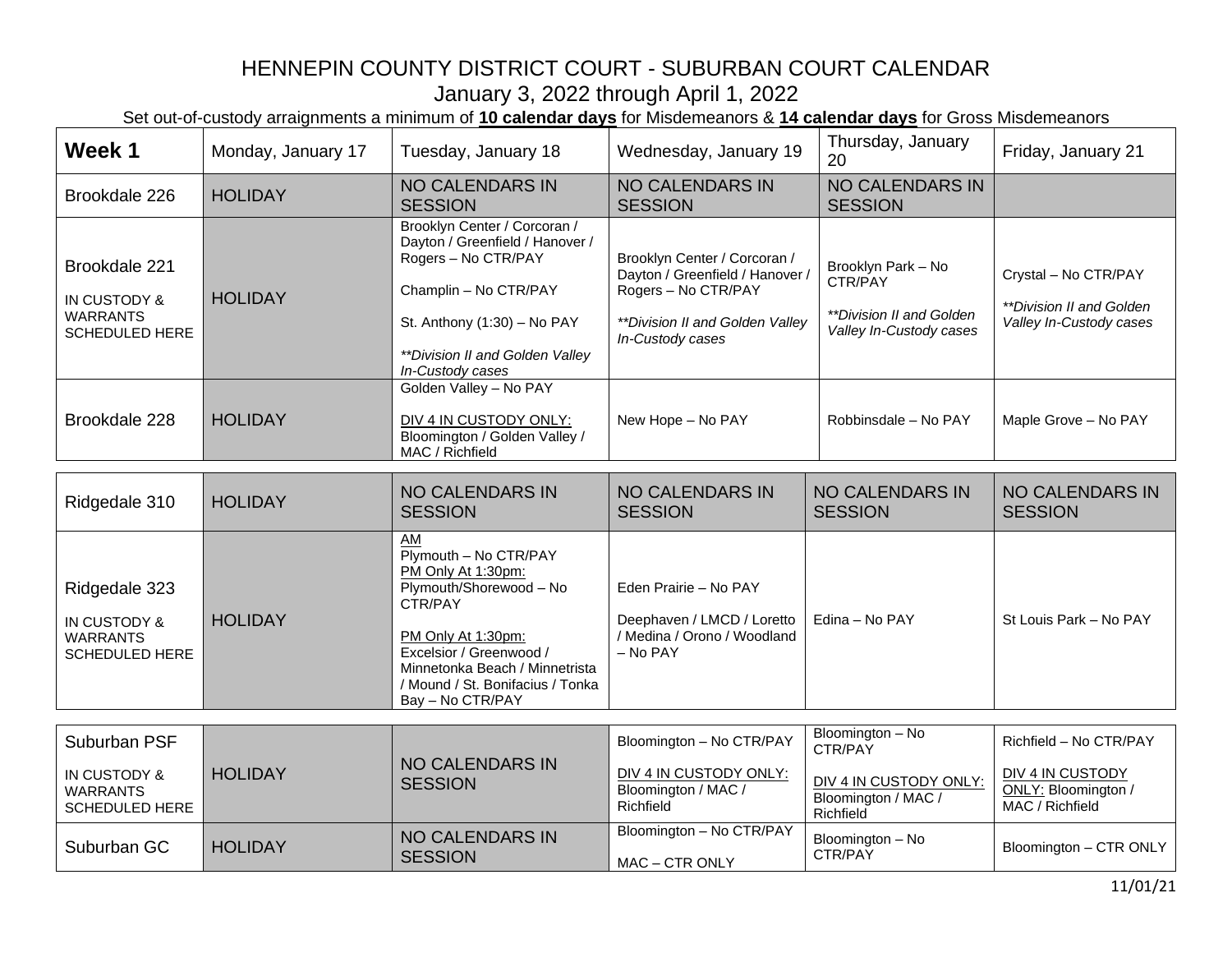| Week 2                                                                    | Monday, January 24                                                                          | Tuesday, January 25                                                                                                                                                                                                 | Wednesday, January<br>26                                                                                                                               | Thursday, January 27                                                                   | Friday, January 28                                                                   |
|---------------------------------------------------------------------------|---------------------------------------------------------------------------------------------|---------------------------------------------------------------------------------------------------------------------------------------------------------------------------------------------------------------------|--------------------------------------------------------------------------------------------------------------------------------------------------------|----------------------------------------------------------------------------------------|--------------------------------------------------------------------------------------|
| Brookdale 226                                                             | <b>NO CALENDARS IN</b><br><b>SESSION</b>                                                    | <b>NO CALENDARS IN</b><br><b>SESSION</b>                                                                                                                                                                            | <b>NO CALENDARS IN</b><br><b>SESSION</b>                                                                                                               | <b>NO CALENDARS IN</b><br><b>SESSION</b>                                               |                                                                                      |
| Brookdale 221<br>IN CUSTODY &<br><b>WARRANTS</b><br><b>SCHEDULED HERE</b> | Brooklyn Park - No<br>CTR/PAY<br><i>**Division II and Golden</i><br>Valley In-Custody cases | Brooklyn Center / Corcoran /<br>Dayton / Greenfield / Hanover /<br>Rogers - No CTR/PAY<br>Champlin - No PAY<br>St. Anthony (1:30) - No<br>CTR/PAY<br>**Division II and Golden Valley<br>In-Custody cases            | Brooklyn Center /<br>Corcoran /<br>Dayton / Greenfield /<br>Hanover / Rogers - No<br><b>PAY</b><br>**Division II and Golden<br>Valley In-Custody cases | Brooklyn Park - No<br>CTR/PAY<br>**Division II and Golden<br>Valley In-Custody cases   | Crystal - No PAY<br>**Division II and Golden<br>Valley In-Custody cases              |
| Brookdale 228                                                             | Maple Grove / Osseo /<br>Rockford - No PAY                                                  | Golden Valley - No CTR/PAY<br>DIV 4 IN CUSTODY ONLY:<br>Bloomington / Golden Valley /<br>MAC / Richfield                                                                                                            | New Hope - No CTR/PAY                                                                                                                                  | Robbinsdale - No CTR/PAY                                                               | Maple Grove / Osseo /<br>Rockford - No CTR/PAY                                       |
| Ridgedale 310                                                             | <b>NO CALENDARS IN</b><br><b>SESSION</b>                                                    | <b>NO CALENDARS IN</b><br><b>SESSION</b>                                                                                                                                                                            | <b>NO CALENDARS IN</b><br><b>SESSION</b>                                                                                                               | <b>NO CALENDARS IN</b><br><b>SESSION</b>                                               | <b>NO CALENDARS IN</b><br><b>SESSION</b>                                             |
| Ridgedale 323<br>IN CUSTODY &<br><b>WARRANTS</b><br><b>SCHEDULED HERE</b> | Hopkins / Medicine Lake -<br>No PAY<br>Minnetonka - No PAY<br>Spring Park - No PAY          | AM<br>Plymouth - No PAY<br>PM Only At 1:30pm:<br>Plymouth/Shorewood - No PAY<br>PM Only At 1:30pm:<br>Excelsior / Greenwood /<br>Minnetonka Beach / Minnetrista<br>/ Mound / St. Bonifacius / Tonka<br>Bay - No PAY | Eden Prairie - No PAY                                                                                                                                  | Edina - No CTR                                                                         | St Louis Park - No PAY<br>Independence / Long Lake<br>/ Maple Plain - No PAY         |
| Suburban PSF<br>IN CUSTODY &<br><b>WARRANTS</b><br><b>SCHEDULED HERE</b>  | MAC - No CTR/PAY<br>DIV 4 IN CUSTODY ONLY:<br>Bloomington / MAC /<br>Richfield              | <b>NO CALENDARS IN</b><br><b>SESSION</b>                                                                                                                                                                            | Bloomington - No<br>CTR/PAY<br>DIV 4 IN CUSTODY<br>ONLY: Bloomington /<br>MAC / Richfield                                                              | Bloomington - No CTR/PAY<br>DIV 4 IN CUSTODY ONLY:<br>Bloomington / MAC /<br>Richfield | Richfield - No CTR/PAY<br>DIV 4 IN CUSTODY ONLY:<br>Bloomington / MAC /<br>Richfield |
| Suburban GC                                                               | <b>DIV 4 CONTESTED HRG:</b><br>Bloomington / MAC /<br>Richfield                             | <b>NO CALENDARS IN</b><br><b>SESSION</b>                                                                                                                                                                            | Bloomington - No<br>CTR/PAY                                                                                                                            | Bloomington - No CTR/PAY                                                               | Richfield - CTR ONLY                                                                 |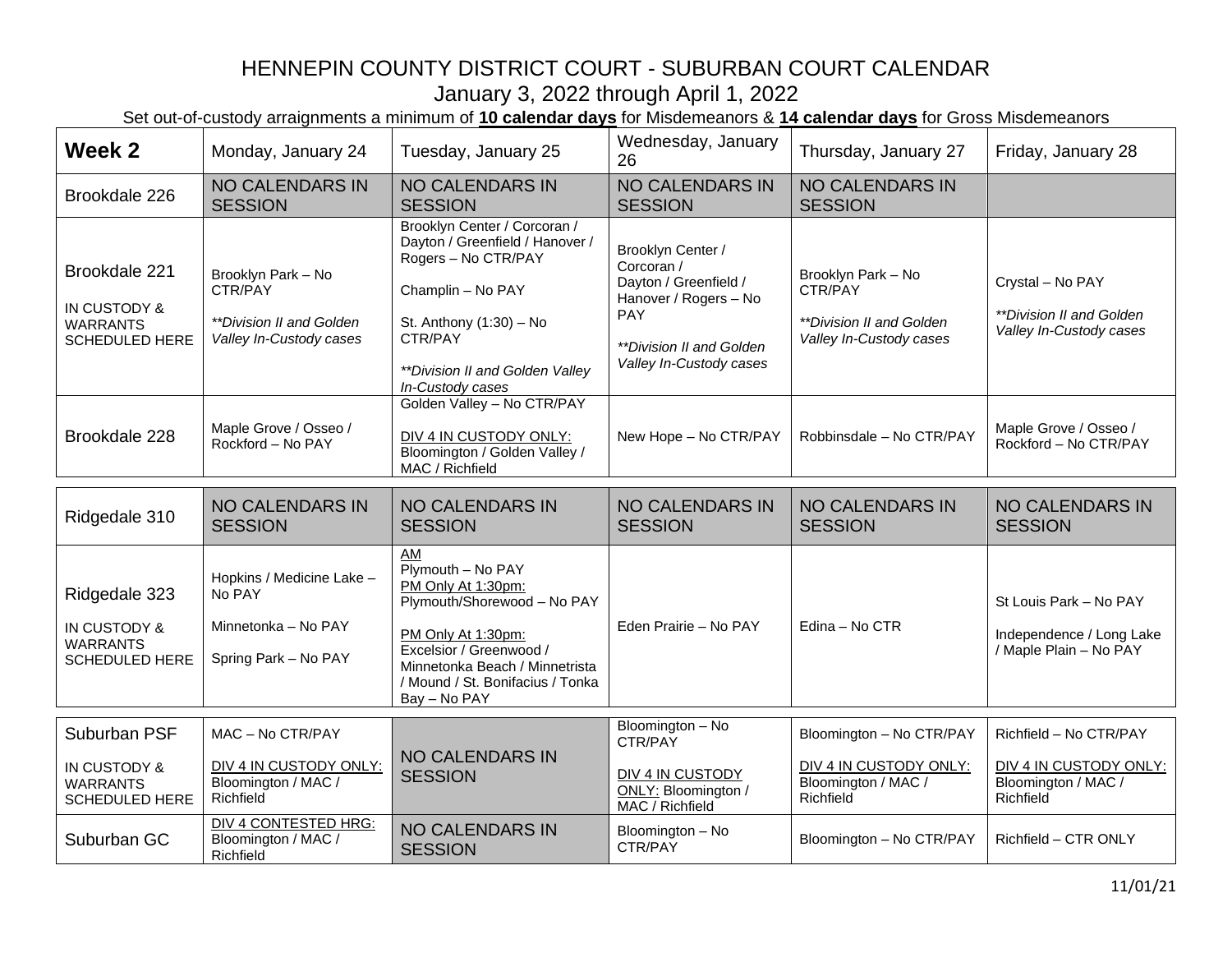| Week 1                                                                    | Monday, January 31                                                                 | Tuesday, February 1                                                                                                                                                                                                                | Wednesday, February 2                                                                                                                         | Thursday, February 3                                                                        | Friday, February 4                                                                 |
|---------------------------------------------------------------------------|------------------------------------------------------------------------------------|------------------------------------------------------------------------------------------------------------------------------------------------------------------------------------------------------------------------------------|-----------------------------------------------------------------------------------------------------------------------------------------------|---------------------------------------------------------------------------------------------|------------------------------------------------------------------------------------|
| Brookdale 226                                                             | <b>NO CALENDARS IN</b><br><b>SESSION</b>                                           | <b>NO CALENDARS IN</b><br><b>SESSION</b>                                                                                                                                                                                           | <b>NO CALENDARS IN</b><br><b>SESSION</b>                                                                                                      | <b>NO CALENDARS IN</b><br><b>SESSION</b>                                                    | <b>NO CALENDARS</b><br><b>IN SESSION</b>                                           |
| Brookdale 221<br>IN CUSTODY &<br><b>WARRANTS</b><br>SCHEDULED HERE        | Brooklyn Park - No PAY<br>**Division II and Golden<br>Valley In-Custody cases      | Brooklyn Center / Corcoran /<br>Dayton / Greenfield / Hanover /<br>Rogers - No CTR/PAY<br>Champlin - No CTR/PAY<br>St. Anthony (1:30) - No PAY<br>**Division II and Golden Valley<br>In-Custody cases                              | Brooklyn Center / Corcoran /<br>Dayton / Greenfield / Hanover /<br>Rogers - No CTR/PAY<br>**Division II and Golden Valley<br>In-Custody cases | Brooklyn Park - No<br>CTR/PAY<br><i>**Division II and Golden</i><br>Valley In-Custody cases | Crystal - No CTR/PAY<br><i>**Division II and Golden</i><br>Valley In-Custody cases |
| Brookdale 228                                                             | Maple Grove-No<br>CTR/PAY                                                          | Golden Valley - No PAY<br>DIV 4 IN CUSTODY ONLY:<br>Bloomington / Golden Valley /<br>MAC / Richfield                                                                                                                               | New Hope - No PAY                                                                                                                             | Robbinsdale - No PAY                                                                        | Maple Grove - No PAY                                                               |
|                                                                           |                                                                                    |                                                                                                                                                                                                                                    |                                                                                                                                               |                                                                                             |                                                                                    |
| Ridgedale 310                                                             | <b>NO CALENDARS IN</b><br><b>SESSION</b>                                           | <b>NO CALENDARS IN</b><br><b>SESSION</b>                                                                                                                                                                                           | <b>NO CALENDARS IN</b><br><b>SESSION</b>                                                                                                      | <b>NO CALENDARS IN</b><br><b>SESSION</b>                                                    | <b>NO CALENDARS</b><br><b>IN SESSION</b>                                           |
| Ridgedale 323<br>IN CUSTODY &<br><b>WARRANTS</b><br><b>SCHEDULED HERE</b> | Hopkins / Medicine Lake -<br>No CTR/PAY<br>Minnetonka - No PAY<br>Wayzata - No PAY | AM<br>Plymouth - No CTR/PAY<br>PM Only At 1:30pm:<br>Plymouth/Shorewood - No<br>CTR/PAY<br>PM Only At 1:30pm:<br>Excelsior / Greenwood /<br>Minnetonka Beach / Minnetrista<br>/ Mound / St. Bonifacius / Tonka<br>Bay - No CTR/PAY | Eden Prairie - No PAY<br>Deephaven / LMCD / Loretto /<br>Medina / Orono / Woodland -<br>No PAY                                                | Edina - No PAY                                                                              | St Louis Park - No PAY                                                             |
|                                                                           |                                                                                    |                                                                                                                                                                                                                                    |                                                                                                                                               |                                                                                             |                                                                                    |
| Suburban PSF<br>IN CUSTODY &                                              | MAC - No CTR/PAY<br>DIV 4 IN CUSTODY ONLY:                                         | <b>NO CALENDARS IN</b>                                                                                                                                                                                                             | Bloomington - No CTR/PAY                                                                                                                      | Bloomington - No<br>CTR/PAY                                                                 | Richfield - No<br>CTR/PAY                                                          |
| <b>WARRANTS</b><br><b>SCHEDULED HERE</b>                                  | Bloomington / MAC /<br>Richfield                                                   | <b>SESSION</b>                                                                                                                                                                                                                     | DIV 4 IN CUSTODY ONLY:<br>Bloomington / MAC / Richfield                                                                                       | DIV 4 IN CUSTODY ONLY:<br>Bloomington / MAC /<br>Richfield                                  | <b>DIV 4 IN CUSTODY</b><br>ONLY: Bloomington /<br>MAC / Richfield                  |
| Suburban GC                                                               | <b>DIV 4 CONTESTED HRG:</b><br>Bloomington / MAC /<br>Richfield                    | <b>NO CALENDARS IN</b><br><b>SESSION</b>                                                                                                                                                                                           | Bloomington - No CTR/PAY                                                                                                                      | Bloomington - No<br>CTR/PAY                                                                 | Bloomington - CTR<br><b>ONLY</b>                                                   |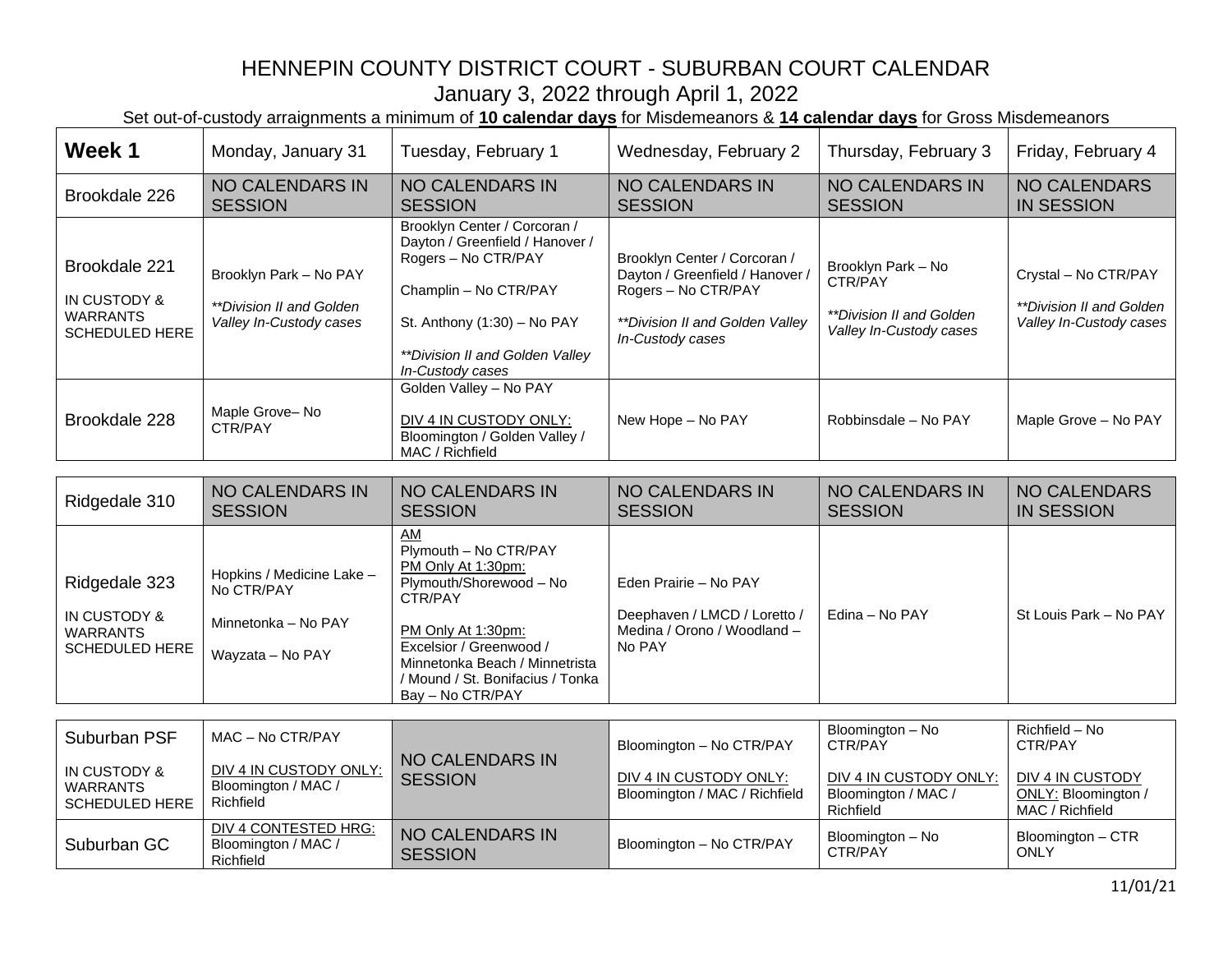| Week 2                                                                    | Monday, February 7                                                                   | Tuesday, February 8                                                                                                                                                                                                 | Wednesday, February 9                                                                                                                     | Thursday, February<br>10                                                                  | Friday, February 11                                                                     |
|---------------------------------------------------------------------------|--------------------------------------------------------------------------------------|---------------------------------------------------------------------------------------------------------------------------------------------------------------------------------------------------------------------|-------------------------------------------------------------------------------------------------------------------------------------------|-------------------------------------------------------------------------------------------|-----------------------------------------------------------------------------------------|
| Brookdale 226                                                             | <b>NO CALENDARS IN</b><br><b>SESSION</b>                                             | <b>NO CALENDARS IN</b><br><b>SESSION</b>                                                                                                                                                                            | <b>NO CALENDARS IN</b><br><b>SESSION</b>                                                                                                  | <b>NO CALENDARS IN</b><br><b>SESSION</b>                                                  | <b>NO CALENDARS</b><br><b>IN SESSION</b>                                                |
| Brookdale 221<br>IN CUSTODY &<br><b>WARRANTS</b><br><b>SCHEDULED HERE</b> | Brooklyn Park - No<br>CTR/PAY<br>**Division II and Golden<br>Valley In-Custody cases | Brooklyn Center / Corcoran /<br>Dayton / Greenfield / Hanover /<br>Rogers - No CTR/PAY<br>Champlin - No PAY<br>St. Anthony (1:30) - No<br>CTR/PAY<br>**Division II and Golden Valley<br>In-Custody cases            | Brooklyn Center / Corcoran /<br>Dayton / Greenfield / Hanover /<br>Rogers - No PAY<br>**Division II and Golden Valley<br>In-Custody cases | Brooklyn Park - No<br>CTR/PAY<br>**Division II and Golden<br>Valley In-Custody cases      | Crystal - No PAY<br>**Division II and Golden*<br>Valley In-Custody cases                |
| Brookdale 228                                                             | Maple Grove / Osseo /<br>Rockford - No PAY                                           | Golden Valley - No CTR/PAY<br>DIV 4 IN CUSTODY ONLY:<br>Bloomington / Golden Valley /<br>MAC / Richfield                                                                                                            | New Hope - No CTR/PAY                                                                                                                     | Robbinsdale - No<br>CTR/PAY                                                               | Maple Grove / Osseo /<br>Rockford - No<br>CTR/PAY                                       |
| Ridgedale 310                                                             | <b>NO CALENDARS IN</b><br><b>SESSION</b>                                             | NO CALENDARS IN<br><b>SESSION</b>                                                                                                                                                                                   | <b>NO CALENDARS IN</b><br><b>SESSION</b>                                                                                                  | <b>NO CALENDARS IN</b><br><b>SESSION</b>                                                  | <b>NO CALENDARS</b><br><b>IN SESSION</b>                                                |
| Ridgedale 323<br>IN CUSTODY &<br><b>WARRANTS</b><br><b>SCHEDULED HERE</b> | Hopkins / Medicine Lake -<br>No PAY<br>Minnetonka - No PAY<br>Spring Park            | AM<br>Plymouth - No PAY<br>PM Only At 1:30pm:<br>Plymouth/Shorewood - No PAY<br>PM Only At 1:30pm:<br>Excelsior / Greenwood /<br>Minnetonka Beach / Minnetrista<br>/ Mound / St. Bonifacius / Tonka<br>Bay - No PAY | Eden Prairie - No PAY                                                                                                                     | Edina - No CTR                                                                            | St Louis Park - No PAY<br>Independence / Long<br>Lake / Maple Plain - No<br><b>PAY</b>  |
| Suburban PSF<br>IN CUSTODY &<br><b>WARRANTS</b><br><b>SCHEDULED HERE</b>  | MAC - No CTR/PAY<br>DIV 4 IN CUSTODY ONLY:<br>Bloomington / MAC /<br>Richfield       | <b>NO CALENDARS IN</b><br><b>SESSION</b>                                                                                                                                                                            | Bloomington - No CTR/PAY<br>DIV 4 IN CUSTODY ONLY:<br>Bloomington / MAC / Richfield                                                       | Bloomington - No<br>CTR/PAY<br>DIV 4 IN CUSTODY ONLY:<br>Bloomington / MAC /<br>Richfield | Richfield - No<br>CTR/PAY<br>DIV 4 IN CUSTODY<br>ONLY: Bloomington /<br>MAC / Richfield |
| Suburban GC                                                               | DIV 4 CONTESTED HRG:<br>Bloomington / MAC /<br>Richfield                             | <b>NO CALENDARS IN</b><br><b>SESSION</b>                                                                                                                                                                            | Bloomington - No CTR/PAY                                                                                                                  | Bloomington - No<br>CTR/PAY                                                               | Richfield - CTR ONLY                                                                    |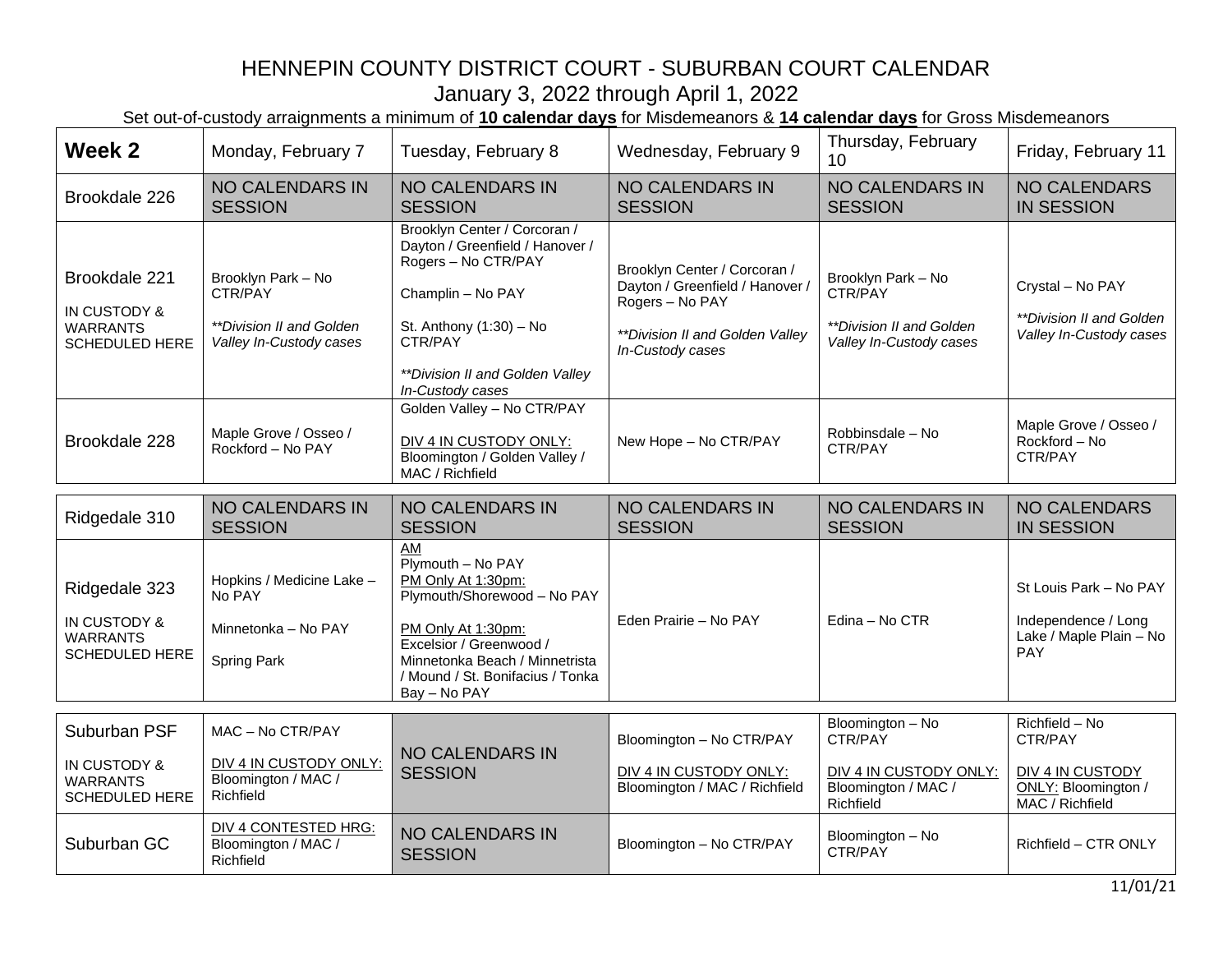| Week 1                                                                               | Monday, February 14                                                                | Tuesday, February 15                                                                                                                                                                                                               | Wednesday, February 16                                                                                                                        | Thursday, February<br>17                                                             | Friday, February 18                                                                |
|--------------------------------------------------------------------------------------|------------------------------------------------------------------------------------|------------------------------------------------------------------------------------------------------------------------------------------------------------------------------------------------------------------------------------|-----------------------------------------------------------------------------------------------------------------------------------------------|--------------------------------------------------------------------------------------|------------------------------------------------------------------------------------|
| Brookdale 226                                                                        | <b>NO CALENDARS IN</b><br><b>SESSION</b>                                           | <b>NO CALENDARS IN</b><br><b>SESSION</b>                                                                                                                                                                                           | <b>NO CALENDARS IN</b><br><b>SESSION</b>                                                                                                      | <b>NO CALENDARS IN</b><br><b>SESSION</b>                                             | <b>NO CALENDARS</b><br><b>IN SESSION</b>                                           |
| Brookdale 221<br>IN CUSTODY &<br><b>WARRANTS</b><br><b>SCHEDULED HERE</b>            | Brooklyn Park - No PAY<br>**Division II and Golden<br>Valley In-Custody cases      | Brooklyn Center / Corcoran /<br>Dayton / Greenfield / Hanover /<br>Rogers - No CTR/PAY<br>Champlin - No CTR/PAY<br>St. Anthony $(1:30)$ – No PAY<br>**Division II and Golden Valley<br>In-Custody cases                            | Brooklyn Center / Corcoran /<br>Dayton / Greenfield / Hanover /<br>Rogers - No CTR/PAY<br>**Division II and Golden Valley<br>In-Custody cases | Brooklyn Park - No<br>CTR/PAY<br>**Division II and Golden<br>Valley In-Custody cases | Crystal - No CTR/PAY<br><i>**Division II and Golden</i><br>Valley In-Custody cases |
| Brookdale 228                                                                        | Maple Grove-No<br>CTR/PAY                                                          | Golden Valley - No PAY<br>DIV 4 IN CUSTODY ONLY:<br>Bloomington / Golden Valley /<br>MAC / Richfield                                                                                                                               | New Hope - No PAY                                                                                                                             | Robbinsdale - No PAY                                                                 | Maple Grove - No PAY                                                               |
| Ridgedale 310                                                                        | <b>NO CALENDARS IN</b><br><b>SESSION</b>                                           | <b>NO CALENDARS IN</b><br><b>SESSION</b>                                                                                                                                                                                           | <b>NO CALENDARS IN</b><br><b>SESSION</b>                                                                                                      | <b>NO CALENDARS IN</b><br><b>SESSION</b>                                             | <b>NO CALENDARS IN</b><br><b>SESSION</b>                                           |
| Ridgedale 323<br><b>IN CUSTODY &amp;</b><br><b>WARRANTS</b><br><b>SCHEDULED HERE</b> | Hopkins / Medicine Lake -<br>No CTR/PAY<br>Minnetonka - No PAY<br>Wayzata - No PAY | AM<br>Plymouth - No CTR/PAY<br>PM Only At 1:30pm:<br>Plymouth/Shorewood - No<br>CTR/PAY<br>PM Only At 1:30pm:<br>Excelsior / Greenwood /<br>Minnetonka Beach / Minnetrista<br>/ Mound / St. Bonifacius / Tonka<br>Bay - No CTR/PAY | Eden Prairie - No PAY<br>Deephaven / LMCD / Loretto<br>/ Medina / Orono / Woodland<br>- No PAY                                                | Edina - No PAY                                                                       | St Louis Park - No PAY                                                             |
| Suburban PSF                                                                         | MAC - No CTR/PAY                                                                   |                                                                                                                                                                                                                                    | Bloomington - No CTR/PAY                                                                                                                      | Bloomington - No                                                                     | Richfield - No CTR/PAY                                                             |
| <b>IN CUSTODY &amp;</b><br><b>WARRANTS</b><br><b>SCHEDULED HERE</b>                  | DIV 4 IN CUSTODY ONLY:<br>Bloomington / MAC /<br>Richfield                         | <b>NO CALENDARS IN</b><br><b>SESSION</b>                                                                                                                                                                                           | DIV 4 IN CUSTODY ONLY:<br>Bloomington / MAC /<br>Richfield                                                                                    | CTR/PAY<br>DIV 4 IN CUSTODY ONLY:<br>Bloomington / MAC /<br>Richfield                | <b>DIV 4 IN CUSTODY</b><br>ONLY: Bloomington /<br>MAC / Richfield                  |
| Suburban GC                                                                          | <b>DIV 4 CONTESTED HRG:</b><br>Bloomington / MAC /<br>Richfield                    | NO CALENDARS IN<br><b>SESSION</b>                                                                                                                                                                                                  | Bloomington - No CTR/PAY<br>MAC - CTR ONLY                                                                                                    | Bloomington - No<br>CTR/PAY                                                          | Bloomington - CTR ONLY                                                             |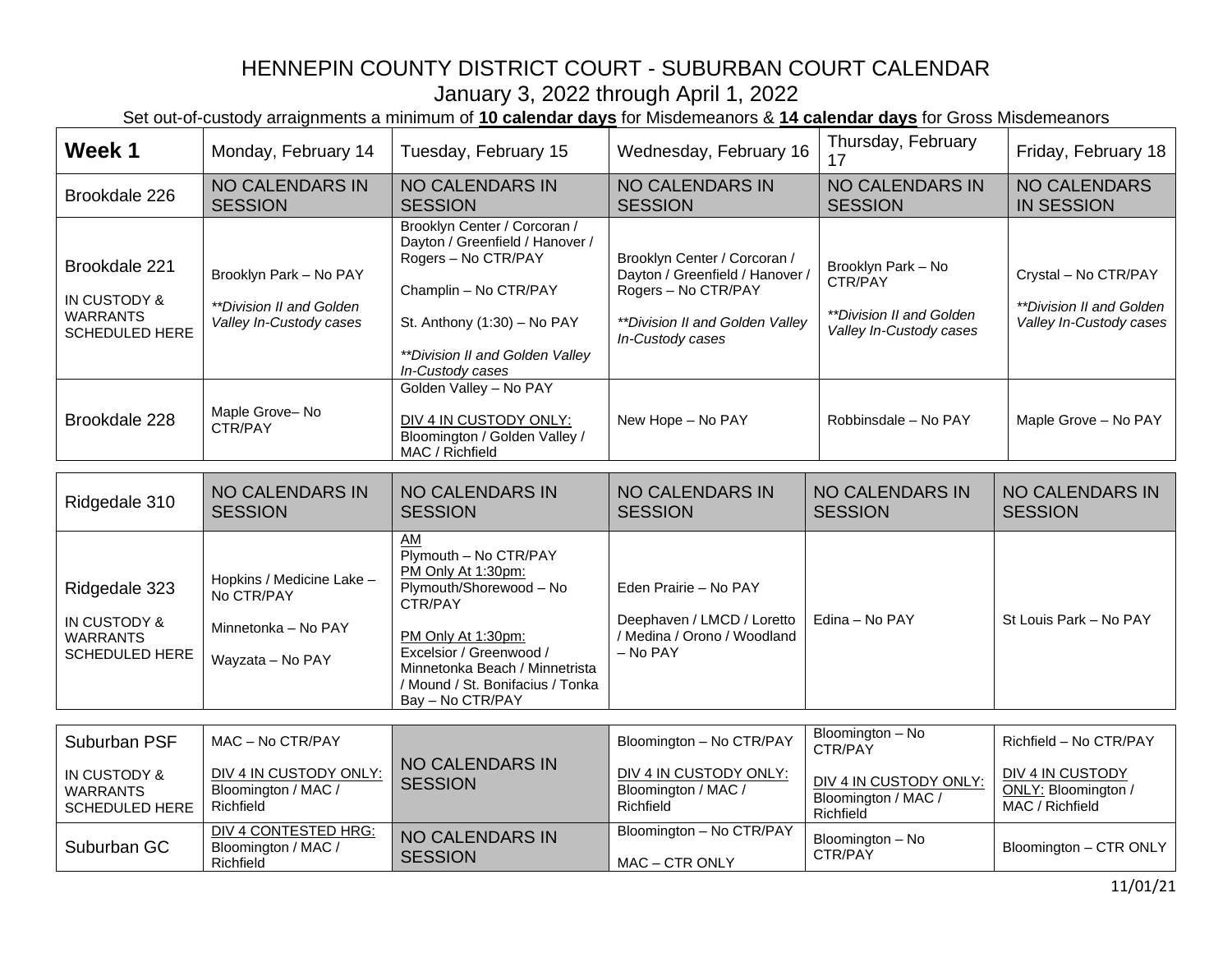| Week 2                                                                    | Monday, February 21 | Tuesday, February 22                                                                                                                                                                                                | Wednesday,<br>February 23                                                                                                                                            | Thursday, February 24                                                                  | Friday, February 25                                                                  |
|---------------------------------------------------------------------------|---------------------|---------------------------------------------------------------------------------------------------------------------------------------------------------------------------------------------------------------------|----------------------------------------------------------------------------------------------------------------------------------------------------------------------|----------------------------------------------------------------------------------------|--------------------------------------------------------------------------------------|
| Brookdale 226                                                             | <b>HOLIDAY</b>      | <b>NO CALENDARS IN</b><br><b>SESSION</b>                                                                                                                                                                            | <b>NO CALENDARS IN</b><br><b>SESSION</b>                                                                                                                             | <b>NO CALENDARS IN</b><br><b>SESSION</b>                                               | <b>NO CALENDARS IN</b><br><b>SESSION</b>                                             |
| Brookdale 221<br>IN CUSTODY &<br><b>WARRANTS</b><br><b>SCHEDULED HERE</b> | <b>HOLIDAY</b>      | Brooklyn Center / Corcoran /<br>Dayton / Greenfield / Hanover /<br>Rogers - No CTR/PAY<br>Champlin - No PAY<br>St. Anthony (1:30) - No<br>CTR/PAY<br>**Division II and Golden Valley<br>In-Custody cases            | Brooklyn Center /<br>Corcoran /<br>Dayton / Greenfield /<br>Hanover / Rogers - No<br><b>PAY</b><br><i><b>**Division II and Golden</b></i><br>Valley In-Custody cases | Brooklyn Park - No<br>CTR/PAY<br>**Division II and Golden<br>Valley In-Custody cases   | Crystal - No PAY<br>**Division II and Golden<br>Valley In-Custody cases              |
| Brookdale 228                                                             | <b>HOLIDAY</b>      | Golden Valley - No CTR/PAY<br>DIV 4 IN CUSTODY ONLY:<br>Bloomington / Golden Valley /<br>MAC / Richfield                                                                                                            | New Hope - No CTR/PAY                                                                                                                                                | Robbinsdale - No CTR/PAY                                                               | Maple Grove / Osseo /<br>Rockford - No CTR/PAY                                       |
| Ridgedale 310                                                             | <b>HOLIDAY</b>      | <b>NO CALENDARS IN</b><br><b>SESSION</b>                                                                                                                                                                            | <b>NO CALENDARS IN</b><br><b>SESSION</b>                                                                                                                             | <b>NO CALENDARS IN</b><br><b>SESSION</b>                                               | <b>NO CALENDARS IN</b><br><b>SESSION</b>                                             |
| Ridgedale 323<br>IN CUSTODY &<br><b>WARRANTS</b><br><b>SCHEDULED HERE</b> | <b>HOLIDAY</b>      | AM<br>Plymouth - No PAY<br>PM Only At 1:30pm:<br>Plymouth/Shorewood - No PAY<br>PM Only At 1:30pm:<br>Excelsior / Greenwood /<br>Minnetonka Beach / Minnetrista<br>/ Mound / St. Bonifacius / Tonka<br>Bay - No PAY | Eden Prairie - No PAY                                                                                                                                                | Edina - No CTR                                                                         | St Louis Park - No PAY<br>Independence / Long Lake<br>/ Maple Plain - No PAY         |
| Suburban PSF<br>IN CUSTODY &<br><b>WARRANTS</b><br>SCHEDULED HERE         | <b>HOLIDAY</b>      | <b>NO CALENDARS IN</b><br><b>SESSION</b>                                                                                                                                                                            | Bloomington - No<br>CTR/PAY<br>DIV 4 IN CUSTODY<br>ONLY: Bloomington /<br>MAC / Richfield                                                                            | Bloomington - No CTR/PAY<br>DIV 4 IN CUSTODY ONLY:<br>Bloomington / MAC /<br>Richfield | Richfield - No CTR/PAY<br>DIV 4 IN CUSTODY ONLY:<br>Bloomington / MAC /<br>Richfield |
| Suburban GC                                                               | <b>HOLIDAY</b>      | <b>NO CALENDARS IN</b><br><b>SESSION</b>                                                                                                                                                                            | Bloomington - No<br>CTR/PAY                                                                                                                                          | Bloomington - No CTR/PAY                                                               | Richfield - CTR ONLY                                                                 |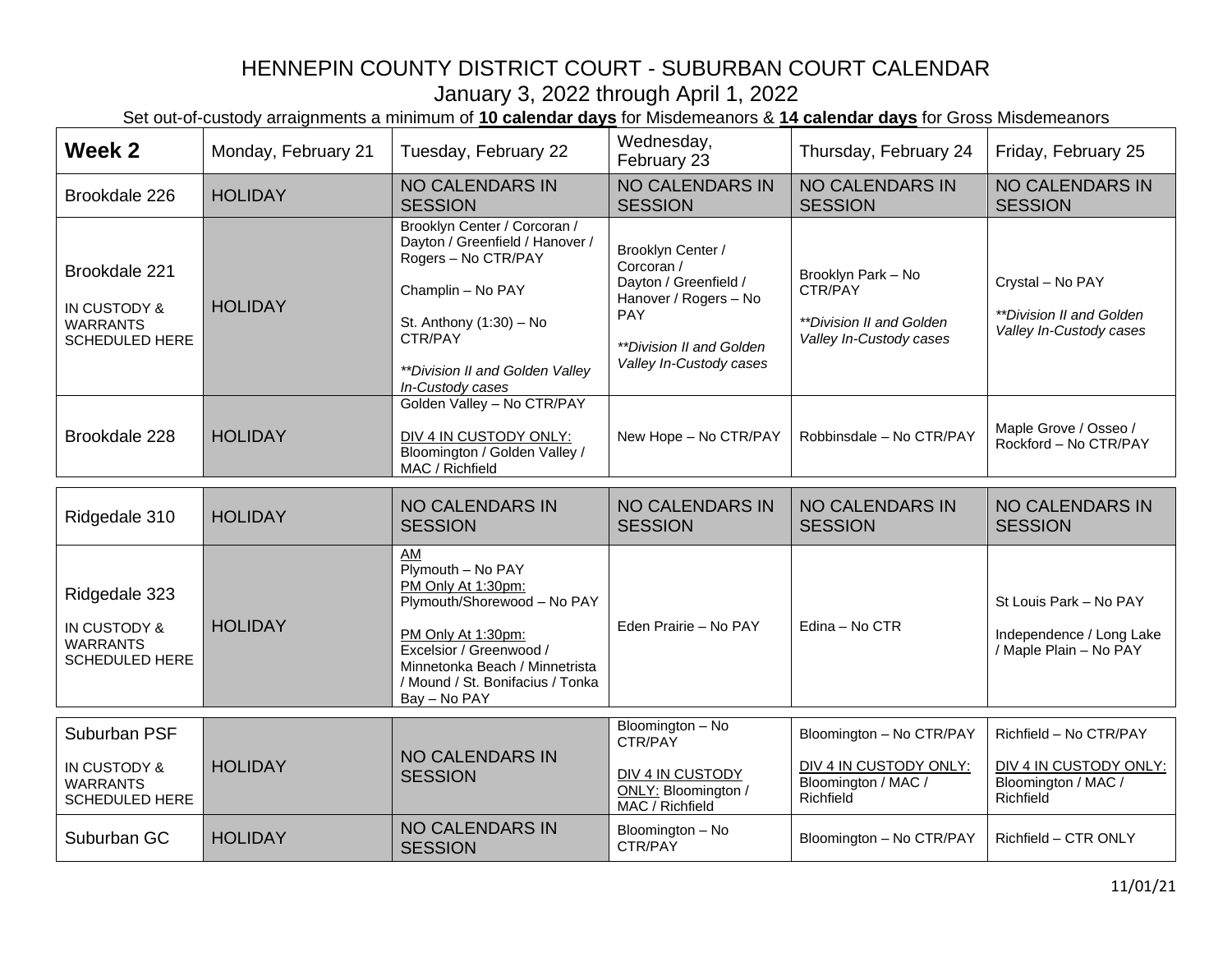Set out-of-custody arraignments a minimum of **10 calendar days** for Misdemeanors & **14 calendar days** for Gross Misdemeanors

| Week 1                                                                    | Monday, February 28                                                                | Tuesday, March 1                                                                                                                                                                                                                   | Wednesday, March 2                                                                                                                            | Thursday, March 3                                                                           | Friday, March 4                                                                    |
|---------------------------------------------------------------------------|------------------------------------------------------------------------------------|------------------------------------------------------------------------------------------------------------------------------------------------------------------------------------------------------------------------------------|-----------------------------------------------------------------------------------------------------------------------------------------------|---------------------------------------------------------------------------------------------|------------------------------------------------------------------------------------|
| Brookdale 226                                                             | <b>NO CALENDARS IN</b><br><b>SESSION</b>                                           | <b>NO CALENDARS IN</b><br><b>SESSION</b>                                                                                                                                                                                           | <b>NO CALENDARS IN</b><br><b>SESSION</b>                                                                                                      | <b>NO CALENDARS IN</b><br><b>SESSION</b>                                                    | <b>NO CALENDARS</b><br><b>IN SESSION</b>                                           |
| Brookdale 221<br>IN CUSTODY &<br><b>WARRANTS</b><br><b>SCHEDULED HERE</b> | Brooklyn Park - No PAY<br>**Division II and Golden<br>Valley In-Custody cases      | Brooklyn Center / Corcoran /<br>Dayton / Greenfield / Hanover /<br>Rogers - No CTR/PAY<br>Champlin - No CTR/PAY<br>St. Anthony (1:30) - No PAY<br>**Division II and Golden Valley<br>In-Custody cases                              | Brooklyn Center / Corcoran /<br>Dayton / Greenfield / Hanover /<br>Rogers - No CTR/PAY<br>**Division II and Golden Valley<br>In-Custody cases | Brooklyn Park - No<br>CTR/PAY<br><i>**Division II and Golden</i><br>Valley In-Custody cases | Crystal - No CTR/PAY<br><i>**Division II and Golden</i><br>Valley In-Custody cases |
| Brookdale 228                                                             | Maple Grove-No<br>CTR/PAY                                                          | Golden Valley - No PAY<br>DIV 4 IN CUSTODY ONLY:<br>Bloomington / Golden Valley /<br>MAC / Richfield                                                                                                                               | New Hope - No PAY                                                                                                                             | Robbinsdale - No PAY                                                                        | Maple Grove - No PAY                                                               |
|                                                                           | <b>NO CALENDARS IN</b>                                                             | <b>NO CALENDARS IN</b>                                                                                                                                                                                                             | <b>NO CALENDARS IN</b>                                                                                                                        | <b>NO CALENDARS IN</b>                                                                      | <b>NO CALENDARS</b>                                                                |
| Ridgedale 310                                                             | <b>SESSION</b>                                                                     | <b>SESSION</b>                                                                                                                                                                                                                     | <b>SESSION</b>                                                                                                                                | <b>SESSION</b>                                                                              | <b>IN SESSION</b>                                                                  |
| Ridgedale 323<br>IN CUSTODY &<br><b>WARRANTS</b><br>SCHEDULED HERE        | Hopkins / Medicine Lake -<br>No CTR/PAY<br>Minnetonka - No PAY<br>Wayzata - No PAY | AM<br>Plymouth - No CTR/PAY<br>PM Only At 1:30pm:<br>Plymouth/Shorewood - No<br>CTR/PAY<br>PM Only At 1:30pm:<br>Excelsior / Greenwood /<br>Minnetonka Beach / Minnetrista<br>/ Mound / St. Bonifacius / Tonka<br>Bay - No CTR/PAY | Eden Prairie - No PAY<br>Deephaven / LMCD / Loretto /<br>Medina / Orono / Woodland -<br>No PAY                                                | Edina - No PAY                                                                              | St Louis Park - No PAY                                                             |
|                                                                           |                                                                                    |                                                                                                                                                                                                                                    |                                                                                                                                               | Bloomington - No                                                                            |                                                                                    |
| Suburban PSF                                                              | MAC - No CTR/PAY                                                                   | <b>NO CALENDARS IN</b>                                                                                                                                                                                                             | Bloomington - No CTR/PAY                                                                                                                      | CTR/PAY                                                                                     | Richfield - No CTR/PAY                                                             |
| IN CUSTODY &<br><b>WARRANTS</b><br><b>SCHEDULED HERE</b>                  | DIV 4 IN CUSTODY ONLY:<br>Bloomington / MAC /<br>Richfield                         | <b>SESSION</b>                                                                                                                                                                                                                     | DIV 4 IN CUSTODY ONLY:<br>Bloomington / MAC /<br>Richfield                                                                                    | DIV 4 IN CUSTODY ONLY:<br>Bloomington / MAC /<br>Richfield                                  | DIV 4 IN CUSTODY<br>ONLY: Bloomington /<br>MAC / Richfield                         |
| Suburban GC                                                               | <b>DIV 4 CONTESTED HRG:</b><br>Bloomington / MAC /<br><b>Dichfiold</b>             | <b>NO CALENDARS IN</b><br><b>SESSION</b>                                                                                                                                                                                           | Bloomington - No CTR/PAY                                                                                                                      | Bloomington - No<br>CTR/PAY                                                                 | Bloomington - CTR ONLY                                                             |

**Richfield**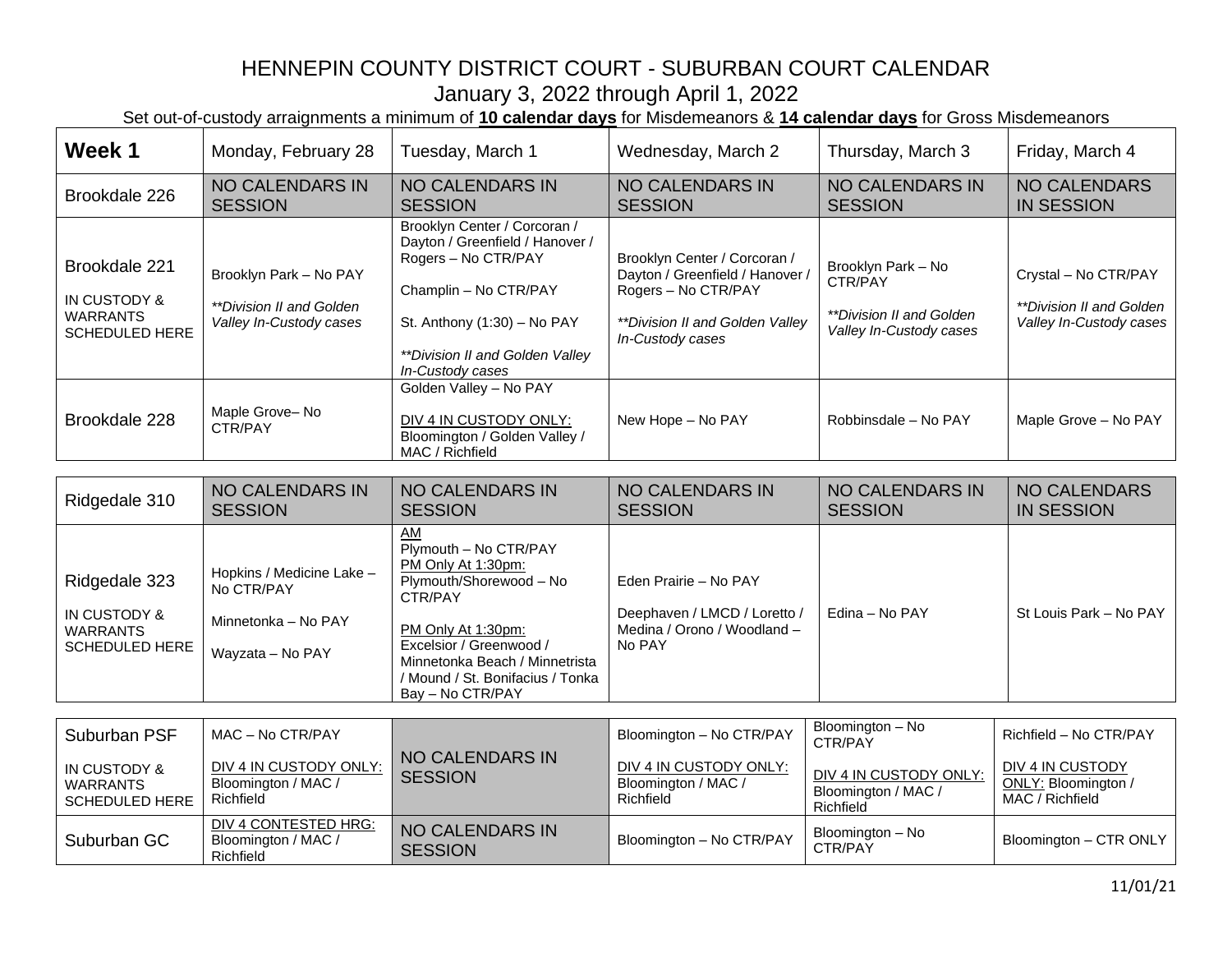| Week 2                                                                               | Monday, March 7                                                                                    | Tuesday, March 8                                                                                                                                                                                                    | Wednesday, March 9                                                                                                                        | Thursday, March 10                                                                   | Friday, March 11                                                                |
|--------------------------------------------------------------------------------------|----------------------------------------------------------------------------------------------------|---------------------------------------------------------------------------------------------------------------------------------------------------------------------------------------------------------------------|-------------------------------------------------------------------------------------------------------------------------------------------|--------------------------------------------------------------------------------------|---------------------------------------------------------------------------------|
| Brookdale 226                                                                        | <b>NO CALENDARS IN</b><br><b>SESSION</b>                                                           | <b>NO CALENDARS IN</b><br><b>SESSION</b>                                                                                                                                                                            | <b>NO CALENDARS IN</b><br><b>SESSION</b>                                                                                                  | <b>NO CALENDARS IN</b><br><b>SESSION</b>                                             | NO CALENDARS IN<br><b>SESSION</b>                                               |
| Brookdale 221<br><b>IN CUSTODY &amp;</b><br><b>WARRANTS</b><br><b>SCHEDULED HERE</b> | Brooklyn Park - No<br>CTR/PAY<br><i><b>**Division II and Golden</b></i><br>Valley In-Custody cases | Brooklyn Center / Corcoran /<br>Dayton / Greenfield / Hanover /<br>Rogers - No CTR/PAY<br>Champlin - No PAY<br>St. Anthony (1:30) - No<br>CTR/PAY<br>**Division II and Golden Valley<br>In-Custody cases            | Brooklyn Center / Corcoran /<br>Dayton / Greenfield /<br>Hanover / Rogers - No PAY<br>**Division II and Golden<br>Valley In-Custody cases | Brooklyn Park - No<br>CTR/PAY<br>**Division II and Golden<br>Valley In-Custody cases | Crystal - No PAY<br>**Division II and Golden<br>Valley In-Custody cases         |
| Brookdale 228                                                                        | Maple Grove / Osseo /<br>Rockford - No PAY                                                         | Golden Valley - No CTR/PAY<br>DIV 4 IN CUSTODY ONLY:<br>Bloomington / Golden Valley /<br>MAC / Richfield                                                                                                            | New Hope - No CTR/PAY                                                                                                                     | Robbinsdale - No<br>CTR/PAY                                                          | Maple Grove / Osseo /<br>Rockford - No CTR/PAY                                  |
| Ridgedale 310                                                                        | <b>NO CALENDARS IN</b><br><b>SESSION</b>                                                           | <b>NO CALENDARS IN</b><br><b>SESSION</b>                                                                                                                                                                            | NO CALENDARS IN<br><b>SESSION</b>                                                                                                         | <b>NO CALENDARS IN</b><br><b>SESSION</b>                                             | <b>NO CALENDARS IN</b><br><b>SESSION</b>                                        |
| Ridgedale 323<br><b>IN CUSTODY &amp;</b><br><b>WARRANTS</b><br><b>SCHEDULED HERE</b> | Hopkins / Medicine Lake -<br>No PAY<br>Minnetonka - No PAY<br>Spring Park                          | AM<br>Plymouth - No PAY<br>PM Only At 1:30pm:<br>Plymouth/Shorewood - No PAY<br>PM Only At 1:30pm:<br>Excelsior / Greenwood /<br>Minnetonka Beach / Minnetrista<br>/ Mound / St. Bonifacius / Tonka<br>Bay - No PAY | Eden Prairie - No PAY                                                                                                                     | Edina - No CTR                                                                       | St Louis Park - No PAY<br>Independence / Long<br>Lake / Maple Plain - No<br>PAY |
| Suburban PSF                                                                         | MAC - No CTR/PAY                                                                                   |                                                                                                                                                                                                                     | Bloomington - No CTR/PAY                                                                                                                  | Bloomington - No                                                                     | Richfield - No CTR/PAY                                                          |
| IN CUSTODY &<br><b>WARRANTS</b><br><b>SCHEDULED HERE</b>                             | DIV 4 IN CUSTODY ONLY:<br>Bloomington / MAC /<br>Richfield                                         | <b>NO CALENDARS IN</b><br><b>SESSION</b>                                                                                                                                                                            | DIV 4 IN CUSTODY ONLY:<br>Bloomington / MAC /<br>Richfield                                                                                | CTR/PAY<br>DIV 4 IN CUSTODY ONLY:<br>Bloomington / MAC /<br>Richfield                | DIV 4 IN CUSTODY<br>ONLY: Bloomington /<br>MAC / Richfield                      |
| Suburban GC                                                                          | <b>DIV 4 CONTESTED HRG:</b><br>Bloomington / MAC /<br>Richfield                                    | <b>NO CALENDARS IN</b><br><b>SESSION</b>                                                                                                                                                                            | Bloomington - No CTR/PAY                                                                                                                  | Bloomington - No<br>CTR/PAY                                                          | Richfield - CTR ONLY                                                            |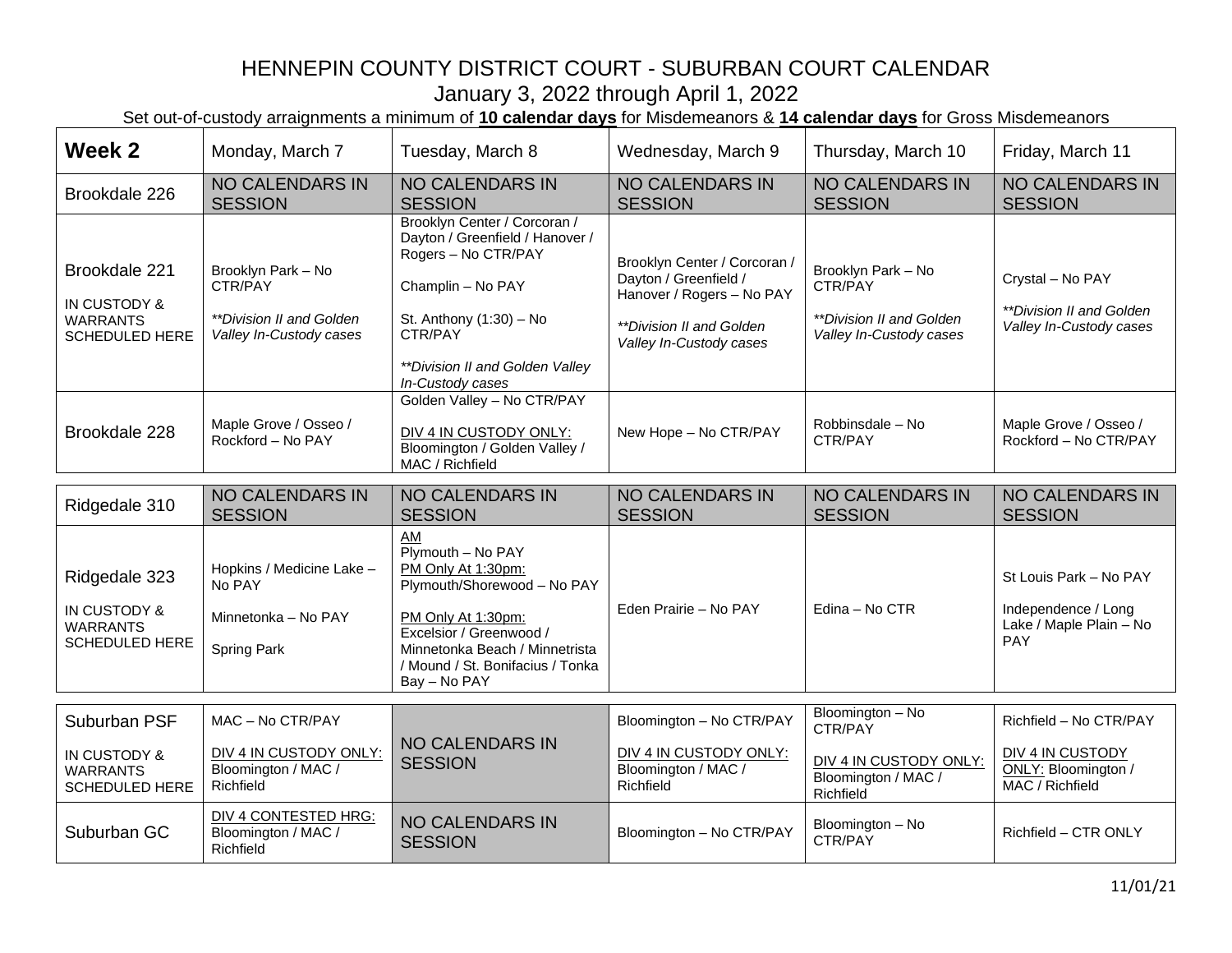Set out-of-custody arraignments a minimum of **10 calendar days** for Misdemeanors & **14 calendar days** for Gross Misdemeanors

- F

| Week 1                                                                    | Monday, March 14                                                                   | Tuesday, March 15                                                                                                                                                                                                                  | Wednesday, March 16                                                                                                                                     | Thursday, March 17                                                                        | Friday, March 18                                                                     |
|---------------------------------------------------------------------------|------------------------------------------------------------------------------------|------------------------------------------------------------------------------------------------------------------------------------------------------------------------------------------------------------------------------------|---------------------------------------------------------------------------------------------------------------------------------------------------------|-------------------------------------------------------------------------------------------|--------------------------------------------------------------------------------------|
| Brookdale 226                                                             | <b>NO CALENDARS IN</b><br><b>SESSION</b>                                           | <b>NO CALENDARS IN</b><br><b>SESSION</b>                                                                                                                                                                                           | <b>NO CALENDARS IN</b><br><b>SESSION</b>                                                                                                                | <b>NO CALENDARS IN</b><br><b>SESSION</b>                                                  | NO CALENDARS IN<br><b>SESSION</b>                                                    |
| Brookdale 221<br>IN CUSTODY &<br><b>WARRANTS</b><br>SCHEDULED HERE        | Brooklyn Park - No PAY<br>**Division II and Golden<br>Valley In-Custody cases      | Brooklyn Center / Corcoran /<br>Dayton / Greenfield / Hanover /<br>Rogers - No CTR/PAY<br>Champlin - No CTR/PAY<br>St. Anthony (1:30) - No PAY<br>**Division II and Golden Valley<br>In-Custody cases                              | Brooklyn Center / Corcoran /<br>Dayton / Greenfield /<br>Hanover / Rogers - No<br>CTR/PAY<br><i>**Division II and Golden</i><br>Valley In-Custody cases | Brooklyn Park - No<br>CTR/PAY<br>**Division II and Golden<br>Valley In-Custody cases      | Crystal - No CTR/PAY<br><i>**Division II and Golden</i><br>Valley In-Custody cases   |
| Brookdale 228                                                             | Maple Grove-No<br>CTR/PAY                                                          | Golden Valley - No PAY<br>DIV 4 IN CUSTODY ONLY:<br>Bloomington / Golden Valley /<br>MAC / Richfield                                                                                                                               | New Hope - No PAY                                                                                                                                       | Robbinsdale - No PAY                                                                      | Maple Grove - No PAY                                                                 |
| Ridgedale 310                                                             | <b>NO CALENDARS IN</b><br><b>SESSION</b>                                           | <b>NO CALENDARS IN</b><br><b>SESSION</b>                                                                                                                                                                                           | <b>NO CALENDARS IN</b><br><b>SESSION</b>                                                                                                                | <b>NO CALENDARS IN</b><br><b>SESSION</b>                                                  | <b>NO CALENDARS IN</b><br><b>SESSION</b>                                             |
| Ridgedale 323<br>IN CUSTODY &<br><b>WARRANTS</b><br><b>SCHEDULED HERE</b> | Hopkins / Medicine Lake -<br>No CTR/PAY<br>Minnetonka - No PAY<br>Wayzata - No PAY | AM<br>Plymouth - No CTR/PAY<br>PM Only At 1:30pm:<br>Plymouth/Shorewood - No<br>CTR/PAY<br>PM Only At 1:30pm:<br>Excelsior / Greenwood /<br>Minnetonka Beach / Minnetrista<br>/ Mound / St. Bonifacius / Tonka<br>Bay - No CTR/PAY | Eden Prairie - No PAY<br>Deephaven / LMCD / Loretto<br>/ Medina / Orono / Woodland<br>- No PAY                                                          | Edina - No PAY                                                                            | St Louis Park - No PAY                                                               |
| Suburban PSF<br>IN CUSTODY &<br><b>WARRANTS</b><br>SCHEDULED HERE         | MAC - No CTR/PAY<br>DIV 4 IN CUSTODY ONLY:<br>Bloomington / MAC /<br>Richfield     | <b>NO CALENDARS IN</b><br><b>SESSION</b>                                                                                                                                                                                           | Bloomington - No CTR/PAY<br>DIV 4 IN CUSTODY ONLY:<br>Bloomington / MAC /<br>Richfield                                                                  | Bloomington - No<br>CTR/PAY<br>DIV 4 IN CUSTODY ONLY:<br>Bloomington / MAC /<br>Richfield | Richfield - No CTR/PAY<br>DIV 4 IN CUSTODY<br>ONLY: Bloomington /<br>MAC / Richfield |
| Suburban GC                                                               | <b>DIV 4 CONTESTED HRG:</b><br>Bloomington / MAC /<br>Richfield                    | NO CALENDARS IN<br><b>SESSION</b>                                                                                                                                                                                                  | Bloomington - No CTR/PAY<br>MAC - CTR ONLY                                                                                                              | Bloomington - No<br>CTR/PAY                                                               | Bloomington - CTR ONLY                                                               |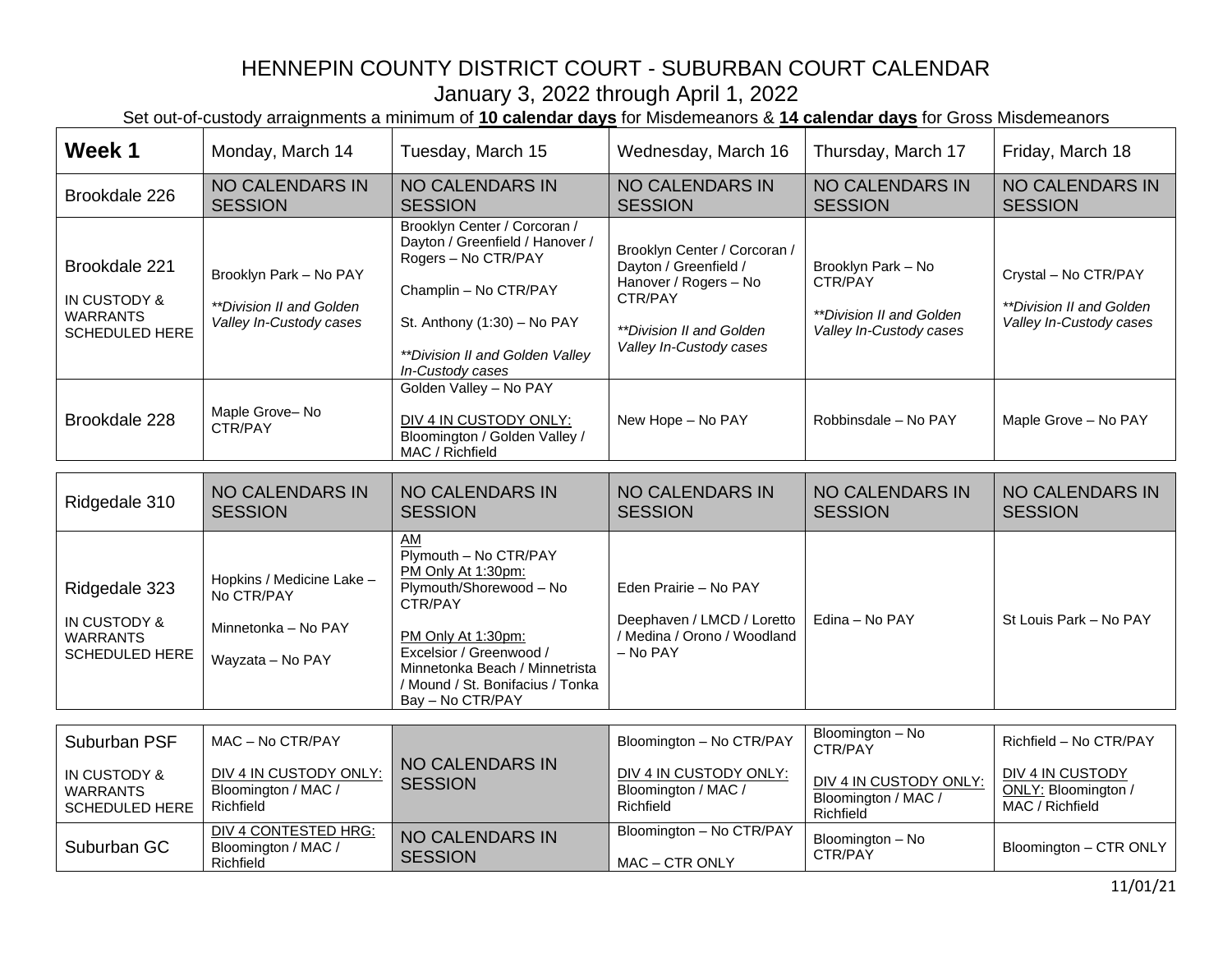| Week 2                                                                    | Monday, March 21                                                                     | Tuesday, March 22                                                                                                                                                                                                   | Wednesday, March<br>23                                                                                                                                               | Thursday, March 24                                                                     | Friday, March 25                                                                     |
|---------------------------------------------------------------------------|--------------------------------------------------------------------------------------|---------------------------------------------------------------------------------------------------------------------------------------------------------------------------------------------------------------------|----------------------------------------------------------------------------------------------------------------------------------------------------------------------|----------------------------------------------------------------------------------------|--------------------------------------------------------------------------------------|
| Brookdale 226                                                             | <b>NO CALENDARS IN</b><br><b>SESSION</b>                                             | <b>NO CALENDARS IN</b><br><b>SESSION</b>                                                                                                                                                                            | <b>NO CALENDARS IN</b><br><b>SESSION</b>                                                                                                                             | <b>NO CALENDARS IN</b><br><b>SESSION</b>                                               | NO CALENDARS IN<br><b>SESSION</b>                                                    |
| Brookdale 221<br>IN CUSTODY &<br><b>WARRANTS</b><br><b>SCHEDULED HERE</b> | Brooklyn Park - No<br>CTR/PAY<br>**Division II and Golden<br>Valley In-Custody cases | Brooklyn Center / Corcoran /<br>Dayton / Greenfield / Hanover /<br>Rogers - No CTR/PAY<br>Champlin - No PAY<br>St. Anthony (1:30) - No<br>CTR/PAY<br>**Division II and Golden Valley<br>In-Custody cases            | Brooklyn Center /<br>Corcoran /<br>Dayton / Greenfield /<br>Hanover / Rogers - No<br><b>PAY</b><br><i><b>**Division II and Golden</b></i><br>Valley In-Custody cases | Brooklyn Park - No<br>CTR/PAY<br>**Division II and Golden<br>Valley In-Custody cases   | Crystal - No PAY<br>**Division II and Golden<br>Valley In-Custody cases              |
| Brookdale 228                                                             | Maple Grove / Osseo /<br>Rockford - No PAY                                           | Golden Valley - No CTR/PAY<br>DIV 4 IN CUSTODY ONLY:<br>Bloomington / Golden Valley /<br>MAC / Richfield                                                                                                            | New Hope - No CTR/PAY                                                                                                                                                | Robbinsdale - No CTR/PAY                                                               | Maple Grove / Osseo /<br>Rockford - No CTR/PAY                                       |
| Ridgedale 310                                                             | <b>NO CALENDARS IN</b><br><b>SESSION</b>                                             | <b>NO CALENDARS IN</b><br><b>SESSION</b>                                                                                                                                                                            | <b>NO CALENDARS IN</b><br><b>SESSION</b>                                                                                                                             | <b>NO CALENDARS IN</b><br><b>SESSION</b>                                               | <b>NO CALENDARS IN</b><br><b>SESSION</b>                                             |
| Ridgedale 323<br>IN CUSTODY &<br><b>WARRANTS</b><br><b>SCHEDULED HERE</b> | Hopkins / Medicine Lake -<br>No PAY<br>Minnetonka - No PAY<br>Spring Park - No PAY   | AM<br>Plymouth - No PAY<br>PM Only At 1:30pm:<br>Plymouth/Shorewood - No PAY<br>PM Only At 1:30pm:<br>Excelsior / Greenwood /<br>Minnetonka Beach / Minnetrista<br>/ Mound / St. Bonifacius / Tonka<br>Bay - No PAY | Eden Prairie - No PAY                                                                                                                                                | Edina - No CTR                                                                         | St Louis Park - No PAY<br>Independence / Long Lake<br>/ Maple Plain - No PAY         |
| Suburban PSF<br>IN CUSTODY &<br><b>WARRANTS</b><br><b>SCHEDULED HERE</b>  | MAC - No CTR/PAY<br>DIV 4 IN CUSTODY ONLY:<br>Bloomington / MAC /<br>Richfield       | <b>NO CALENDARS IN</b><br><b>SESSION</b>                                                                                                                                                                            | Bloomington - No<br>CTR/PAY<br>DIV 4 IN CUSTODY<br>ONLY: Bloomington /<br>MAC / Richfield                                                                            | Bloomington - No CTR/PAY<br>DIV 4 IN CUSTODY ONLY:<br>Bloomington / MAC /<br>Richfield | Richfield - No CTR/PAY<br>DIV 4 IN CUSTODY ONLY:<br>Bloomington / MAC /<br>Richfield |
| Suburban GC                                                               | <b>DIV 4 CONTESTED HRG:</b><br>Bloomington / MAC /<br>Richfield                      | <b>NO CALENDARS IN</b><br><b>SESSION</b>                                                                                                                                                                            | Bloomington - No<br>CTR/PAY                                                                                                                                          | Bloomington - No CTR/PAY                                                               | Richfield - CTR ONLY                                                                 |